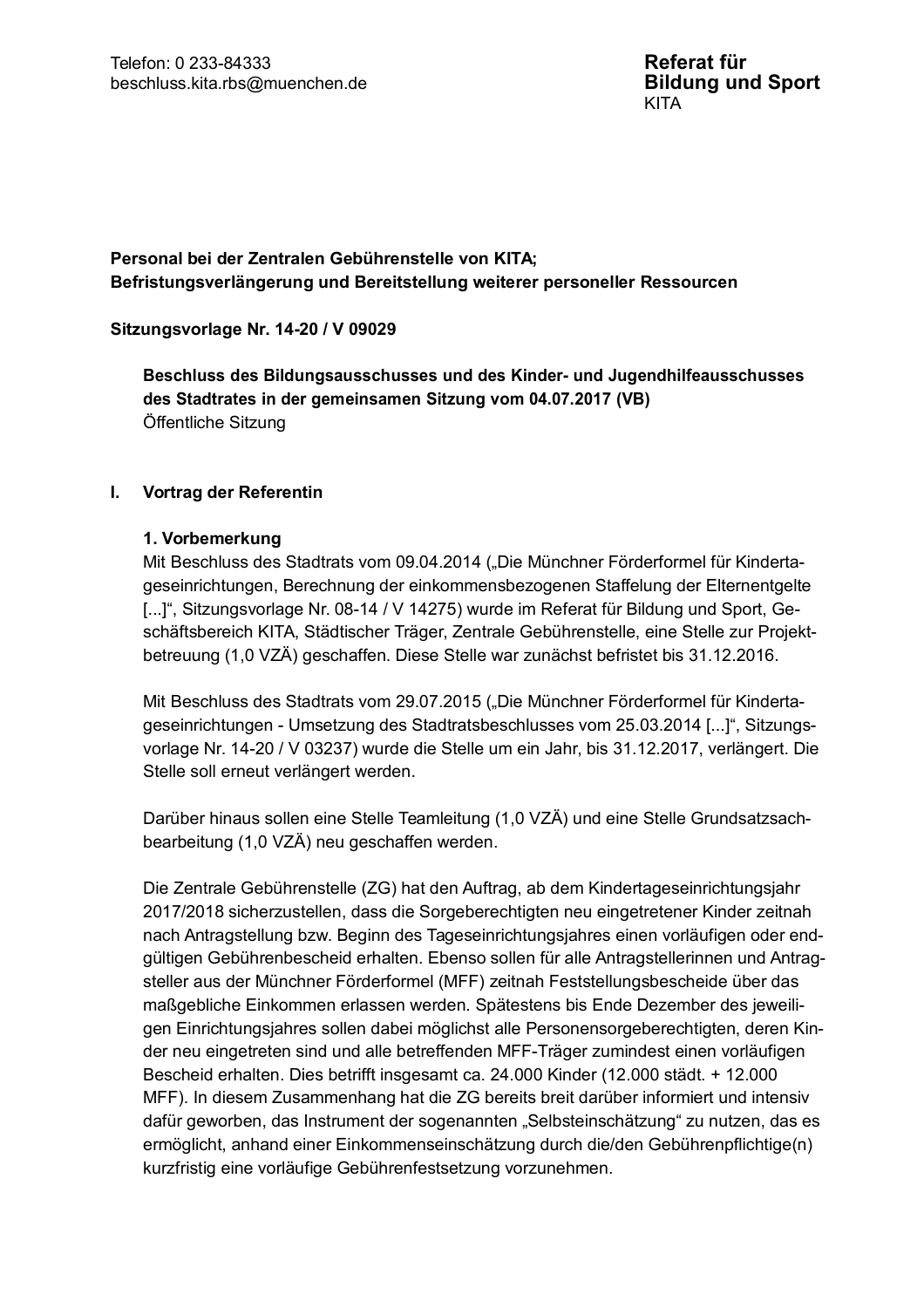Außerdem sollen auch alle Sorgeberechtigten, deren Kinder schon im Vorjahr eine städtische Kindertageseinrichtung besucht haben, schnellstmöglich einen Bescheid über die im neuen Kindertageseinrichtungsjahr zu zahlenden Gebühren erhalten. Dies betrifft ca. 22.000 Kinder. Im Zuge der IT-Optimierung sollen vorläufige Bescheide, endgültige Bescheide und Folgebescheide teilweise automatisiert erstellt werden.

Seit Februar 2016 führt die ZG, mit Unterbrechung wegen des Ausscheidens des Stelleninhabers der Stelle zur Projektbetreuung (Nachbesetzung zum 22.05.2017), eine Organisations- und Prozessanalyse durch. Diese wurde zeitweise durch die Kienbaum Management Consultants GmbH / Public Management begleitet. Ziel und Inhalt dieses Projekts ist es, die Aufbauorganisation der ZG an die veränderten Anforderungen (Aufgabenmehrung durch die Einkommensberechnung im Rahmen der MFF, damit verbundener personeller Ausbau, IT-Optimierung) anzupassen. Dazu werden u.a. Prozesse beschrieben und optimiert. Die Prozessbeschreibungen wiederum dienen als Grundlage für das zu entwickelnde Personalbemessungsinstrument, welches in Abstimmung mit RBS-GL 4.2 und dem Personal- und Organisationsreferat POR P 3.3 entwickelt wird. Der Projektabschluss ist für Ende 2019 / Anfang 2020 vorgesehen. Die Ergebnisse sollen 2020 in einen Stadtratsbeschluss einfließen. Als wesentliche Zwischenergebnisse lassen sich bereits jetzt die Bereitstellung einer Callcenteranlage mit Warteschleife, die Erhöhung des Personalanteils im Publikumsverkehr und im Telefonservice sowie die Zusammenlegung der Gebührensachbearbeitung mit der MFF-Sachbearbeitung vermelden.

Der Antrag der SPD-Stadtratsfraktion vom 29.05.2017 auf eine schrittweise Ermöglichung der Gebührenfreiheit in Münchner Kindertageseinrichtungen steht dem nachfolgend dargestellten Bedarf nicht entgegen. Ein entsprechendes Konzept muss erst noch entwickelt werden. Dabei ist zum jetzigen Zeitpunkt noch offen, welche realisierbaren Lösungsmöglichkeiten dem Stadtrat zur Entscheidung vorgeschlagen werden können. Zudem werden die Stellenbedarfe befristet geltend gemacht und die weiteren Entwicklungen werden im Rahmen der Personalbemessung berücksichtigt.

#### 2. Bedarf bei KITA-ST-ZG

#### A Personalbedarf und Personalkosten

#### 2.1 SB Projektbetreuung

Es handelt sich um eine Stelle für Projektthemen, die direkt bei der Sachgebietsleitung der ZG angesiedelt ist. Aufgrund der späten Stellenbesetzung wurde die Stelle wie unter 1. beschrieben, bereits um ein Jahr, bis 31.12.2017, verlängert. Ihre Aufgabe ist die Anpassung der Aufbauorganisation der ZG an die neuen Anforderungen durch die Aufgabe der Einkommensberechnung im Rahmen der MFF, sowie die Sicherstellung der IT-Unterstützung der Einkommensberechnung im Rahmen eines Projektes. Eine "KOI-Zwischenlösung" für die Einkommensberechnung MFF konnte bereits abgeschlossen werden. Diese soll künftig durch ein ausgereiftes IT-Fachverfahren abgelöst werden.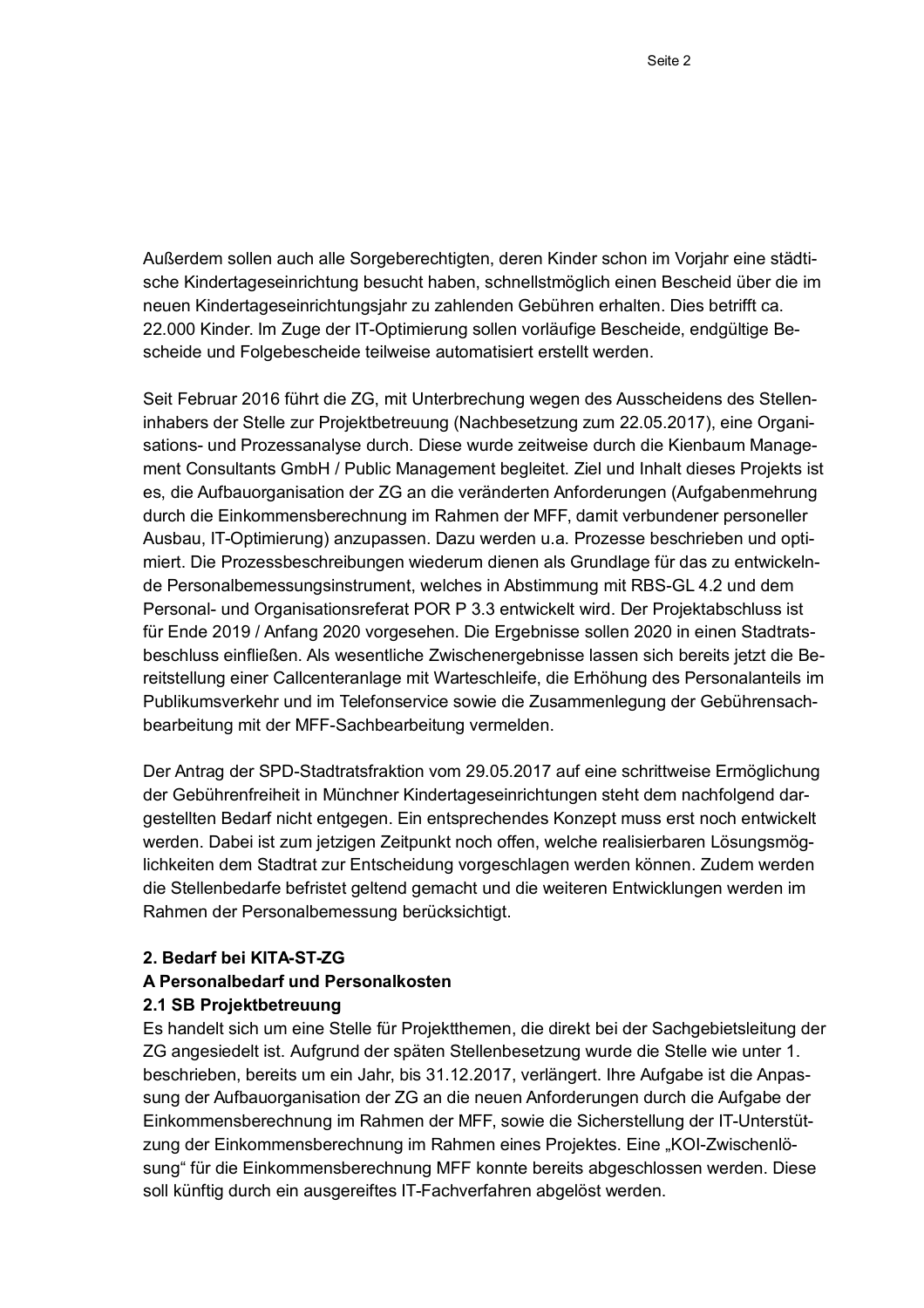Eine weitere Aufgabe der Stelle ist die Erstellung einer detaillierten Anforderungs- und Aufwandsplanung im Vorfeld des IT-Projekts, sowie eine intensive Begleitung in der Umsetzungsphase.

In Abstimmung mit RBS-GL 4.2 soll zudem im Rahmen der Überprüfung und Anpassung der Aufbauorganisation ein Personalbemessungsinstrument entwickelt und mit dem Personal- und Organisationsreferat (POR-P 3.3) abgestimmt werden, welches einfach handhabbar und dauerhaft nutzbar ist. Darüber hinaus sind sämtliche Maßnahmen zu evaluieren, um ihre Nachhaltigkeit sicherzustellen und erforderliche Korrekturen vorzunehmen.

Bedingt durch die personelle Situation der ZG in den Jahren 2015 und 2016 (hohe Fluktuation und Dienstausfälle) konnten das Projekt zur Aufbauorganisation noch nicht abgeschlossen und das Projekt Personalbemessung noch nicht gestartet werden.

Für folgende Projekte und Aufgaben wird die Stelle weiterhin benötigt:

- Fortsetzung der Anpassung der Aufbauorganisation an die veränderten Anforderungen durch die Einkommensberechnung MFF (Dauer voraussichtlich bis zum Start des Anschlussprojekts zur IT-Optimierung ab September 2017– siehe unten)
- Entwicklung eines Personalbemessungsinstruments (PeBe) für die ZG (Projektstart im Oktober 2017 geplant; Projektdauer vsl. bis Anfang III. Quartal 2018; Jahresauswertung Fallzahlen ggf. erst ab III. Quartal 2019)
- · IT-Optimierung in Bezug auf das IT-Fachverfahren KITA-Gebührenmodul K@RL (betrifft die städt. Kindertageseinrichtungsgebührensatzung) im Zusammenhang mit der Vorgabe einer beschleunigten Bescheiderstellung durch die ZG (Projektstart im September 2017 geplant; Dauer mindestens ein Jahr).
- Anpassung der Aufbauorganisation an die veränderten Aufgabenzuschnitte, die sich durch diese IT-Optimierung ergeben (Projektstart vsl. September 2017; Dauer vsl. bis 31.08.2018)
- . Ablösung der KOI-Zwischenlösung durch ein ausgereiftes IT-Fachverfahren für die Einkommensberechnung MFF mit Anbindung an den kita finder+ (Projektstart 2019; geplante Dauer 2 Jahre)
- Anbindung des IT-Fachverfahrens K@RL an den kita finder+ (Projektstart 2017, Dauer  $\bullet$ mindestens 2 Jahre). Damit verbunden ist die Übernahme der Daten aus dem kita finder+ in K@RL.
- . Im Zusammenhang mit den beiden vorgenannten IT-Projekten sind parallel auch Anpassungen der Aufbauorganisation in Abstimmung mit RBS-GL 4.2 erforderlich. Außerdem bedürfen beide IT-Projekte im Vorfeld einer detaillierten Anforderungs- und Aufwandsplanung und in der Umsetzung einer intensiven Begleitung.
- Evaluation sämtlicher Maßnahmen, um ihre Nachhaltigkeit sicherzustellen und erforderliche Korrekturen vorzunehmen.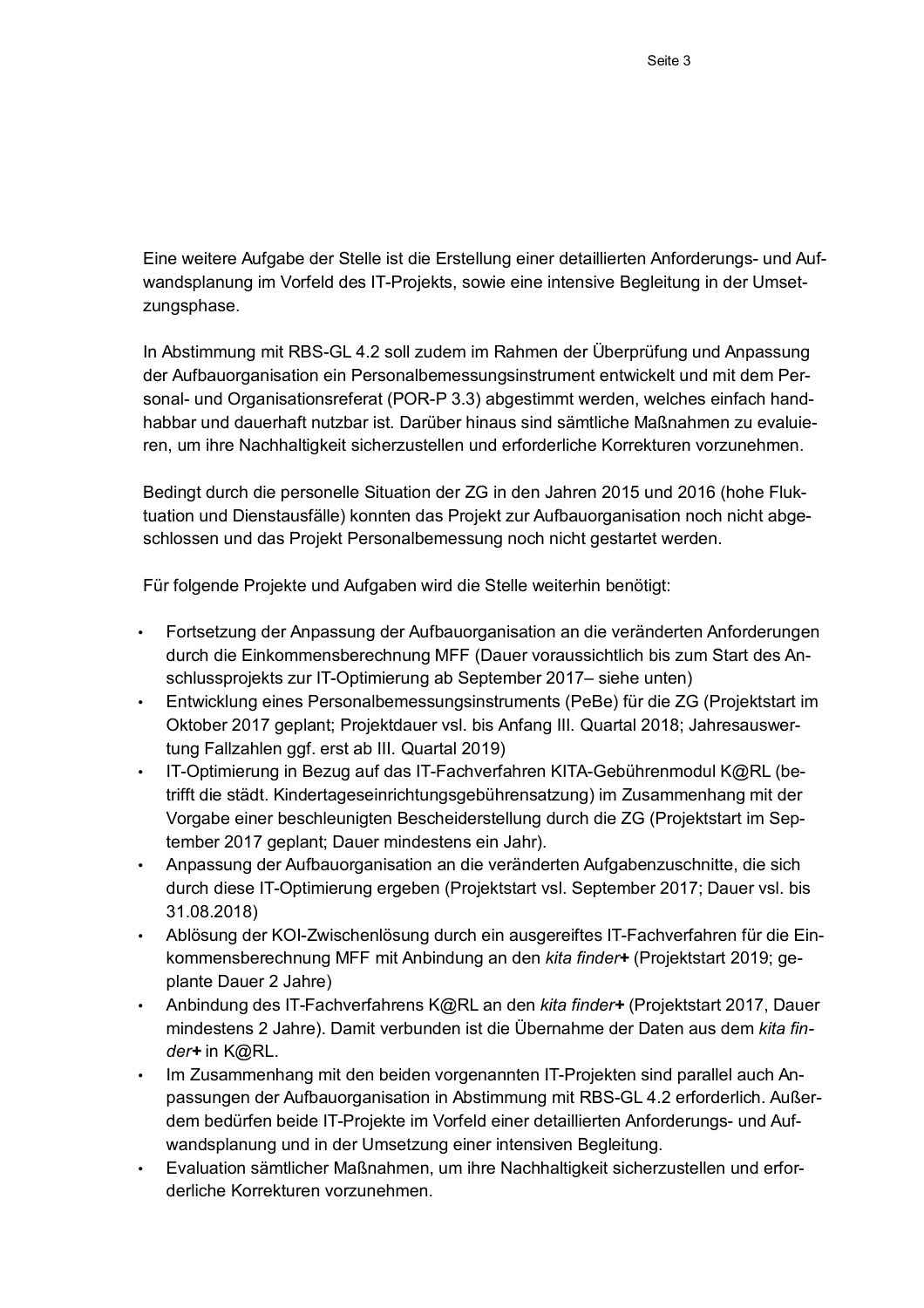vsl Zeitschiene:

| Start Orga-<br>Projekt | Aufgabenfusion<br>Sachbearbeitung     | Start IT-<br>Optimierung | Projekt<br>Start  <br>PeBe | kita<br>Start Projekt<br>Anbindung<br>K@RL an <i>kita</i><br><i>finder</i> + | Abschluss IT-<br>Optimierung | PeBe<br>vorhanden | Start Projekt<br>Ablösung KO | $\begin{array}{lcl} {\sf Aschuss\, Orga}\smallskip\small\smallskip\small\smallskip\small\smallskip\\ {\sf Projekt}\to\\ {\sf Projekt}\to\\ {\sf Stadtratsbeschuss}\end{array}$<br>$\overline{\phantom{0}}$<br>Ergebnisse<br>Jahr PeBe-<br>Ausw. | kita<br>an<br>Bun<br>Abschluss<br>Projekt<br>Anbindung<br>K@RL an <i>I</i><br><i>finder</i> + | Abschluss Projekt<br>Ablösung KOI |            |  |
|------------------------|---------------------------------------|--------------------------|----------------------------|------------------------------------------------------------------------------|------------------------------|-------------------|------------------------------|-------------------------------------------------------------------------------------------------------------------------------------------------------------------------------------------------------------------------------------------------|-----------------------------------------------------------------------------------------------|-----------------------------------|------------|--|
| Feb.<br>2016           | Okt.<br>2016                          | Sept.<br>2017            | Okt.<br>2017               |                                                                              | Sept.<br>2018                | Okt.<br>2018      |                              | Nov.<br>2019                                                                                                                                                                                                                                    | 2020                                                                                          | 2021                              | Evaluation |  |
|                        | Prozessbe-<br>Schreibung<br>Ist-Stand |                          |                            | Prozessanpassung                                                             |                              |                   | →Ggf. Auswertungen<br>PeBe   |                                                                                                                                                                                                                                                 |                                                                                               |                                   |            |  |

Eine Verlängerung der Befristung der Projektstelle bis 31.12.2019 ist daher erforderlich. Danach ist geplant, die Aufgaben in der Linie weiter zu erledigen.

| <b>Zeitraum</b>                              | <b>Funktionsbezeichnung</b> | VZÄ Einwertung<br>Beamte / Tarifb. Beamte / Tarif | Mittelbedarf jährlich |
|----------------------------------------------|-----------------------------|---------------------------------------------------|-----------------------|
| ab 01.01.2018<br>befristet bis<br>31.12.2019 | <b>SB Projektbetreuung</b>  | 1,00   BesGr. A12 /<br>EntgGr. E11<br><b>TVöD</b> | 59.030 €/77.050 €     |

Für die Stelle mit Befristungsverlängerung ist kein neuer, zusätzlicher Arbeitsplatz einzurichten. Lediglich für die dauerhaften konsumtiven Sachkosten (800 € je Arbeitsplatz) fallen jährliche Sachkosten in Höhe von 800 € an. Diese Kosten sind in der PLAN-Fortschreibung bereits enthalten und daher nicht mehr im Sachhaushalt anzumelden.

Die Stelle trägt wesentlich dazu bei, dass die Organisationsprozesse der ZG im Fluss bleiben und dass die ZG somit für die sich laufend wandelnden Anforderungen gerüstet ist. Dabei ist es unerlässlich, dass die IT-technische Unterstützung optimiert und die Verfahren damit beschleunigt werden. Ohne diese IT-Unterstützung würden die Bearbeitungszeiten in der ZG aufgrund der demografischen Entwicklung und dem damit steigenden Arbeitsaufkommen stetig ansteigen. Die Einhaltung der Bearbeitungsfristen, welche sich aus der Kindertageseinrichtungsgebührensatzung und aus den Richtlinien zur MFF ergeben, wären somit gefährdet. Ohne einer Verlängerung der Stelle zur Projektbetreuung ist der erfolgreiche Abschluss der o.g. Vorhaben innerhalb des vorgesehenen Zeitraums nicht realisierbar. Bei den IT-Projekten bestehen terminliche Abhängigkeiten mit RBS-IT, it@M und SKA-KaStA.

Generell gilt: Die Arbeit der ZG entfaltet eine große Außenwirkung, da Träger, Einrichtungen und die Personensorgeberechtigten der in den Kindertageseinrichtungen betreuten Kinder unmittelbar davon abhängig sind, dass die ZG ihre Aufgaben ordnungsgemäß erfüllt. Mit einem Einnahmevolumen von derzeit ca. 50 Mio. € jährlich ist die Bedeutung für den städtischen Haushalt erheblich. Es ist daher dringend sicherzustellen, dass der ZG die geeigneten Rahmenbedingungen (u.a. das erforderliche Personal und das notwendige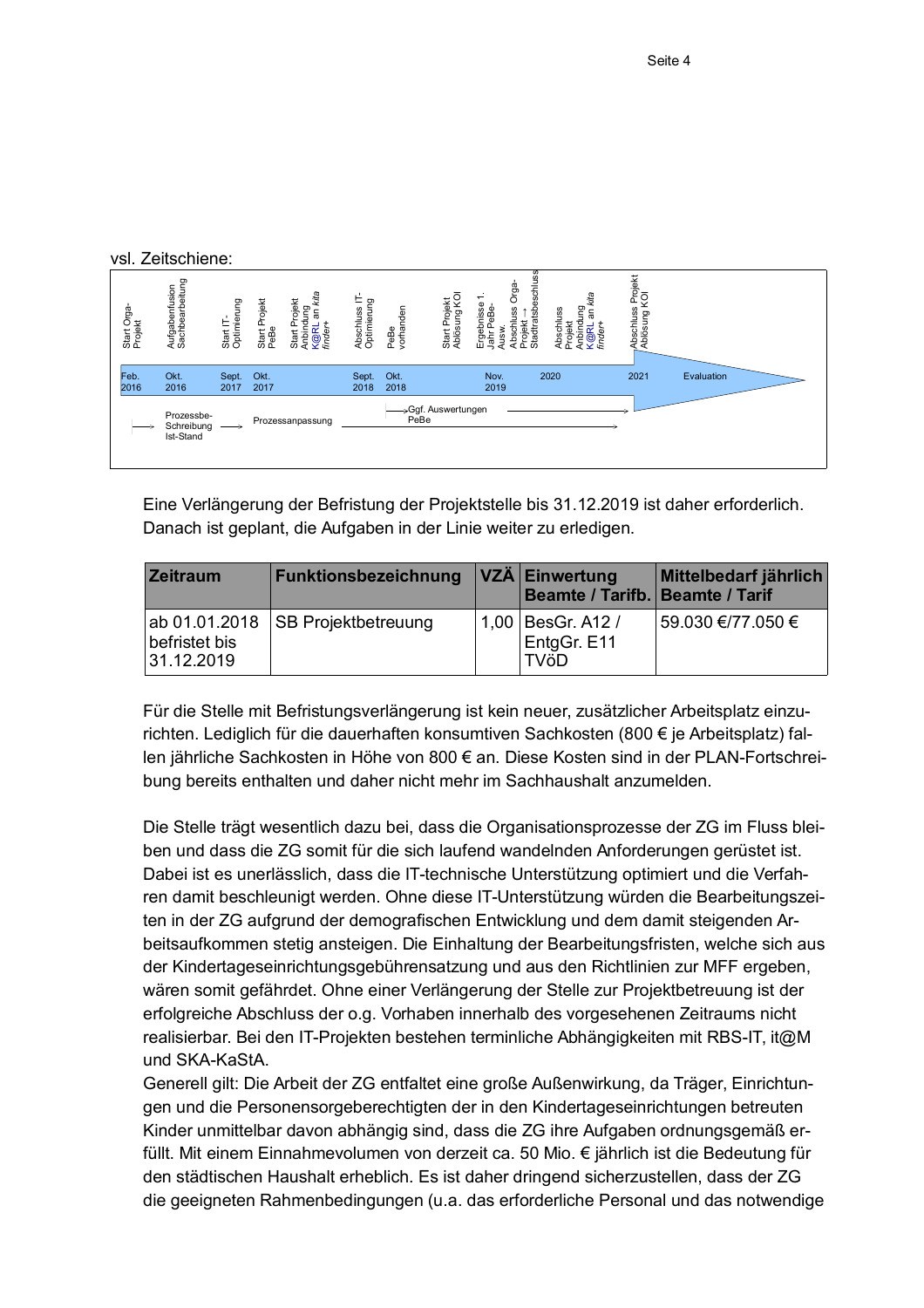IT-System – Stichwort: "automatisierte Bescheiderstellung") zur Verfügung stehen. Auch die inhaltliche und rechtliche Richtigkeit der Aufgabenerfüllung muss gewährleistet sein. Verzögerungen und Fehler entfalten in diesem Bereich unmittelbare Außenwirkung und schaden dem Ansehen der Landeshauptstadt München.

# 2.2 Teamleitung

Die ZG verfügt zum Stand 01.05.2017 über insgesamt 61,22 VZÄ Stellen (incl. 6 BG-Stellen). Zum 31.12.2014 verfügte die ZG über 42,72 VZÄ Stellen. Allein in den vergangenen zwei Jahren ist die ZG um ca. 43 % gewachsen. 49 % der Mitarbeiterinnen und Mitarbeiter der ZG sind erst seit Anfang 2015 im Sachgebiet (seit Anfang 2016: 37 %). Die Betreuung und Integration dieser teils von Extern kommenden Mitarbeiterinnen und Mitarbeiter stellt einen gesteigerten Aufwand dar.



# 2.2.1 Derzeitige Führungsstruktur der ZG (laut Stellenplan)

Die Teamleitung hat laut Stellenplan aktuell eine direkte Leitungsspanne von 5,00 VZÄ (Gruppenleitungen in QE 3). Sie ist darüber hinaus für diverse Querschnitts- und Sonderaufgaben zuständig und vertritt die Sachgebietsleitung in Abwesenheit.

Die Sachgebietsleitung hat laut Stellenplan aktuell eine direkte Leitungsspanne von 13.5 VZÄ (überwiegend in QE 3). Diese Leitungsspanne ist, zusätzlich zu den Aufgaben der Leitung eines Sachgebiets mit über 60 Stellen, zu groß.

Darüber hinaus ist derzeit das "Servicebüro" (Erstprüfung Anträge, Datenerfassung, Unterlagenanforderung, Aktenanlage; 5,36 VZÄ in QE 2) jeweils auf die Arbeitsgruppen verteilt und wird personell durch Gruppenleitungen mit betreut. Ab dem Tageseinrichtungsjahr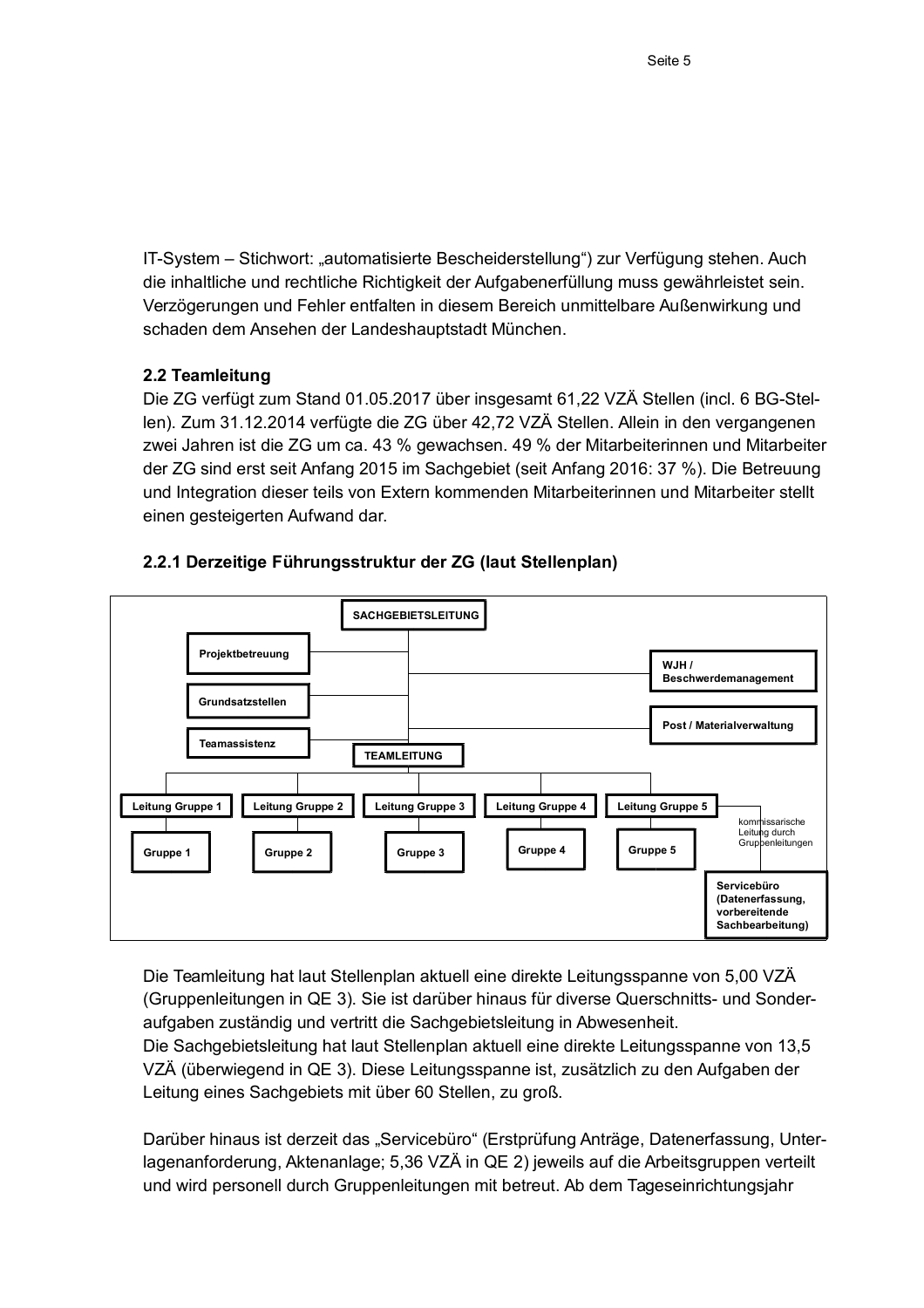2017/2018 kommen außerdem zeitweise (jährlich von Mitte Mai bis Ende Dezember) bis zu sieben zusätzliche Aushilfskräfte hinzu

# 2.2.2 Künftig vorgesehene Führungsstruktur der ZG



Die vorhandene Teamleitung (Teamleitung 1) soll zusätzlich die Leitung des "Servicebüros" und der saisonalen Aushilfskräfte übernehmen.

Für die neue Teamleitung (Teamleitung 2) sind folgende Schwerpunkte vorgesehen:

- Leitung der Arbeitsgruppe Wirtschaftliche Jugendhilfe/Beschwerdemanagement (5 VZÄ in QE 3) zur Entlastung der Sachgebietsleitung
- Leitung der Poststelle der ZG zur Entlastung der Sachgebietsleitung
- Übernahme einzelner Querschnitts- und Sonderaufgaben zur Entlastung der bestehenden Teamleitung

| <b>Zeitraum</b>                                               | Funktionsbezeich- VZÄ<br>nung |            | Einwertung                                | Mittelbedarf jährlich<br>Beamte / Tarif   Beamte / Tarif |
|---------------------------------------------------------------|-------------------------------|------------|-------------------------------------------|----------------------------------------------------------|
| ab 01.01.2018<br>befristet auf 3 Jahre<br>ab Stellenbesetzung | Teamleitung                   | 1,0<br>VZÄ | BesGr. A11/<br>EntgGr. E10<br><b>TVöD</b> | 53.040 €/64.560 €                                        |

Ohne Einrichtung der zweiten Teamleitung kann im Zeitraum bis zur Umsetzung der im Organisationsprojekt zu erarbeitenden optimierten Aufbauorganisation der ordnungsgemäße und sachgerechte Betrieb der ZG nicht sichergestellt werden. Deshalb wird die Einrichtung dieser Stelle befristet auf 3 Jahre ab Stellenbesetzung zum 01.01.2018 beantragt.

# 2.3 Grundsatzsachbearbeitung

Im Januar 2014 wurde in der ZG das IT-Fachverfahren K@RL eingeführt. Im Mai 2016 wurde für die Einkommensberechnung MFF bei der ZG eine sog. "KOI-Zwischenlösung" in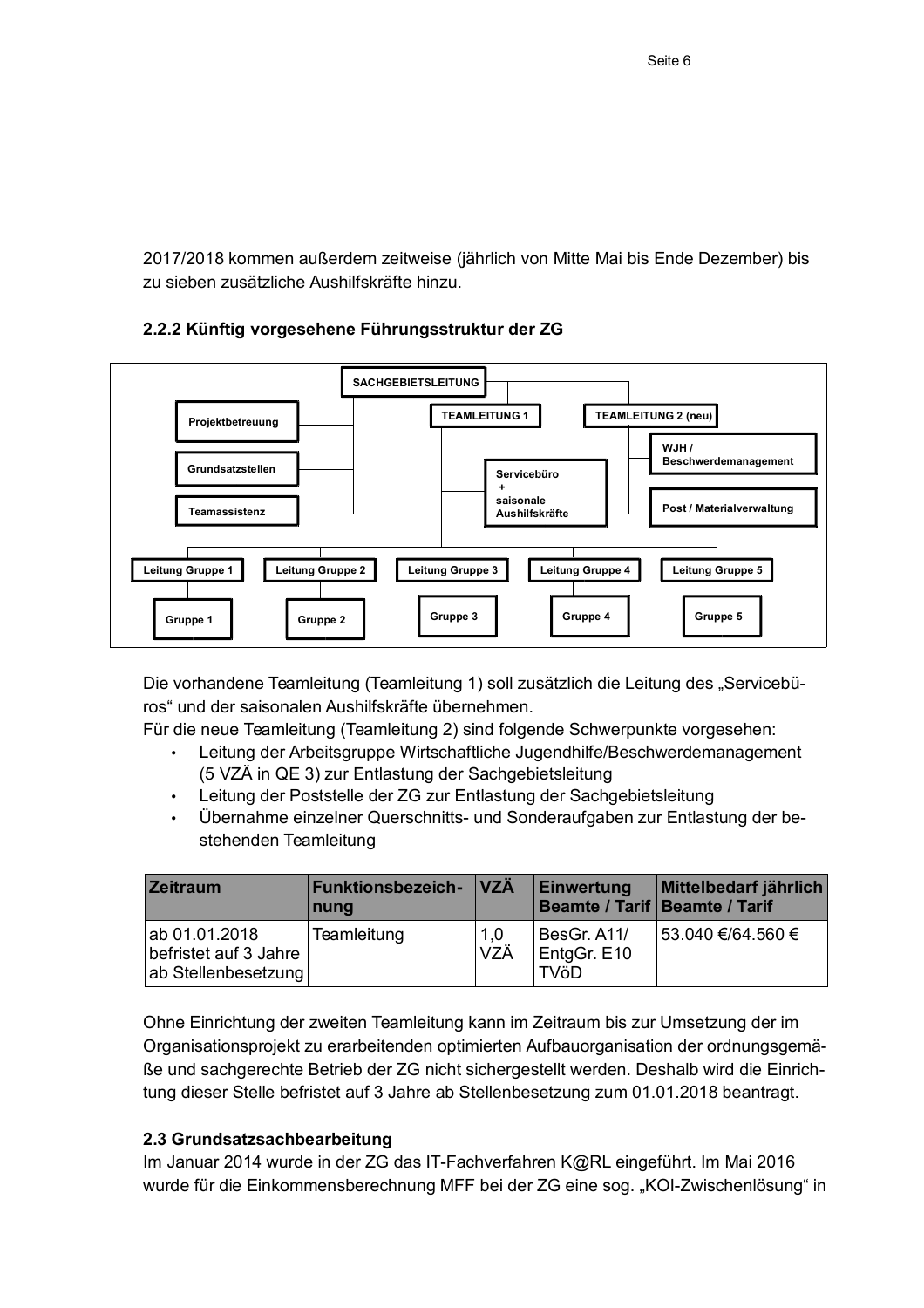Betrieb genommen. Diese soll langfristig durch ein ausgereiftes IT-Fachverfahren abgelöst werden. Für beide Fachanwendungen erfolgt die Fachverfahrensbetreuung durch RBS-IT. Bei der ZG als zuständiger fachlicher Anlaufstelle bei KITA fallen in diesem Zusammenhang ebenfalls eine Reihe von Aufgaben an. Bislang ist keine Stelle für diese Tätigkeiten vorhanden. Die Aufgaben werden von den vorhandenen Stellen zusätzlich zu ihrer eigentlichen Tätigkeit übernommen. Einige Aufgaben können dadurch gar nicht oder nur mit erheblicher zeitlicher Verzögerung abgearbeitet werden. Aufgrund der hohen Auslastung der ZG ist es erforderlich, eine Stelle zur Erledigung dieser Aufgaben zu schaffen.

Folgende Tätigkeiten fallen auf der Stelle an:

- Prüfung und Behebung von Fehlern im Zusammenhang mit "K@RL" und "KOI" bzw. SAP-PSCD (summarisch geschätzt 350 Stunden)
- Prüfung und Betreuung von Problemen, allgemeinen Fehlern und Anwenderfehlern (summarisch geschätzt 385 Stunden)
- Pflege von Listen, Verzeichnissen, Zugängen und Auswertungen (summarisch geschätzt 305 Stunden)
- Pflege, Fortentwicklung von Programmen, Programmversionen und Vorlagen (summarisch geschätzt 460 Stunden)

Daraus ergibt sich insgesamt ein jährlicher Aufwand von 1.500 Stunden (entspricht 0,95 VZÄ = gerundet 1,00 VZÄ). Die dargelegten Aufwände basieren auf einer Schätzung der Mitarbeiterinnen und Mitarbeiter der ZG, die diese Aufgaben derzeit erfüllen. Die Schätzwerte beruhen auf Erfahrungswerten bei der Arbeitserledigung.

| <b>Zeitraum</b>                                                       | Funktionsbezeich- VZÄ<br>nung           | Einwertung                | Mittelbedarf jährlich<br>Beamte / Tarif Beamte / Tarif |
|-----------------------------------------------------------------------|-----------------------------------------|---------------------------|--------------------------------------------------------|
| ab 01.01.2018<br>befristet auf 3 Jahre beitung<br>ab Stellenbesetzung | Grundsatzsachbear-   1 VZÄ   BesGr. A8/ | EntgGr. E8<br><b>TVöD</b> | 40.800 €/52.940 €                                      |

Durch Einrichtung der Stelle Grundsatzsachbearbeitung wird die bestehende Lücke, die durch die neuen zusätzlichen Aufgaben, die Einführung des IT-Fachverfahrens K@RL und die Einführung der IT-Zwischenlösung "KOI" für die MFF entstanden ist, geschlossen und das Bestandspersonal der ZG entlastet. Wird die Stelle nicht geschaffen, so müssen die benannten Aufgaben weiterhin durch Sachbearbeiterinnen und Sachbearbeiter, Gruppenleiterinnen und Gruppenleiter. Grundsatzmitarbeiterinnen und –mitarbeiter und die Teamleitung zusätzlich zu den eigenen Aufgaben erledigt werden, was dauerhaft zu Überlastungen, in der Aufgabenerfüllung zu Einbußen in Umfang und Qualität und somit zu Verzögerungen führt. Der weitere Stellenbedarf wird im Rahmen der Umsetzung der im Organisationsprojekt zu erarbeitenden optimierten Aufbauorganisation ermittelt. Deshalb wird die Einrichtung dieser Stelle befristet auf 3 Jahre ab Stellenbesetzung zum 01.01.2018 beantragt.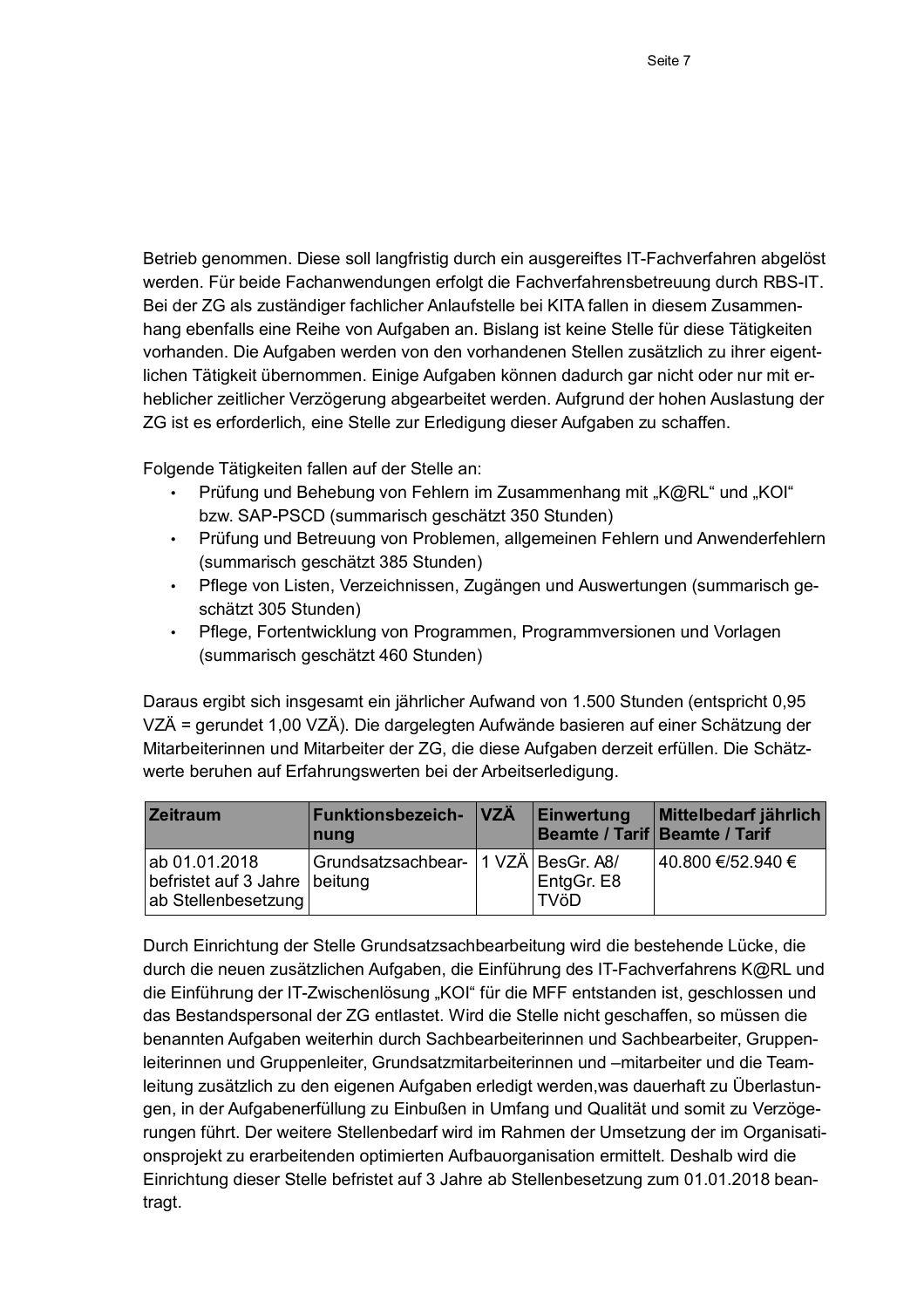# **B Arbeitsplatz- und IT-Kosten**

Für die neu zu schaffenden Stellen sind 2 neue Arbeitsplätze erforderlich. Die arbeitsplatzbezogenen Kosten stellen sich wie folgt dar:

| Haushaltsjahr | Arbeitsplatz- und IT- e/d/b*<br><b>Kosten</b>                                        |   | $k/i^*$ | <b>Menge</b>   | <b>Pauschale</b> | <b>Mittelbedarf</b><br>jährlich |
|---------------|--------------------------------------------------------------------------------------|---|---------|----------------|------------------|---------------------------------|
| 2018          | investive Sachkosten<br>für die Einrichtung<br>und Ausstattung des<br>Arbeitsplatzes | e |         | 2              | 2.370,00 €       | 4.740,00 €                      |
| 2018          | investive Kosten für<br>die IT-Ausstattung                                           | e |         | $\overline{2}$ | 1.500,00 €       | $3.000,00 \in$                  |
| 2018          | konsumtive<br>Arbeitsplatzkosten                                                     | b | k       | 2              | 800,00 €         | 1.600,00 €                      |

\* e: einmalig, d: dauerhaft, b: befristet, k: konsumtiv, i: investiv

# 3. Darstellung der Kosten und der Finanzierung sowie der Erlöse

# 3.1 Zahlungswirksame Kosten im Bereich der laufenden Verwaltungstätigkeit

|                                                                   | Vortragsziffer | dauerhaft | einmalig | befristet                                                                             |
|-------------------------------------------------------------------|----------------|-----------|----------|---------------------------------------------------------------------------------------|
| Summe zahlungswirksame Kosten                                     |                |           |          | Bis zu 196.150,--<br>von 2018<br>bis 2020                                             |
| davon:                                                            |                |           |          |                                                                                       |
| Personalauszahlungen (Zeile 9)*                                   | 2.1, 2.2, 2.3  |           |          | Bis zu 77.050 --<br>von 2018<br>bis 2019<br>Bis zu 117.500,--<br>von 2018<br>bis 2020 |
| Sonstige Auszahlungen aus Ifd.<br>Verwaltungstätigkeit (Zeile 13) | 2.3 B          |           |          | $1.600 -$<br>von 2018<br>bis 2020                                                     |
| Nachrichtlich Vollzeitäquivalente                                 |                |           |          | 3,0                                                                                   |

\* Die nicht zahlungswirksamen Kosten (wie z. B. interne Leistungsverrechnung, Steuerungsumlage, kalkulatorische Kosten) können in den meisten Fällen nicht beziffert werden.

Bei Besetzung von Stellen mit einem Beamten/einer Beamtin entsteht im Ergebnishaushalt zusätzlich zu den Personalauszahlungen noch ein Aufwand für Pensions- und Beilhilferückstellungen in Höhe von etwa 40 Prozent des Jahresmittelbetrages.

#### \*\* ohne arbeitsplatzbezogene IT-Kosten

Ab 2015 gelten für die Verrechnung der Leistungen mit it@M die vom Direktorium und der Stadtkämmerei genehmigten Preise. Die zur Zahlung an it@M erforderlichen Mittel für die Services "Arbeitsplatzdienste" und Telekommunikation" werden im Rahmen der Aufstellung des Haushalts- bzw. Nachtragshaushaltsplanes in die Budgets der Referate eingestellt. Eine gesonderte Beschlussfassung über die Mittelbereitstellung ist daher nicht mehr erforderlich.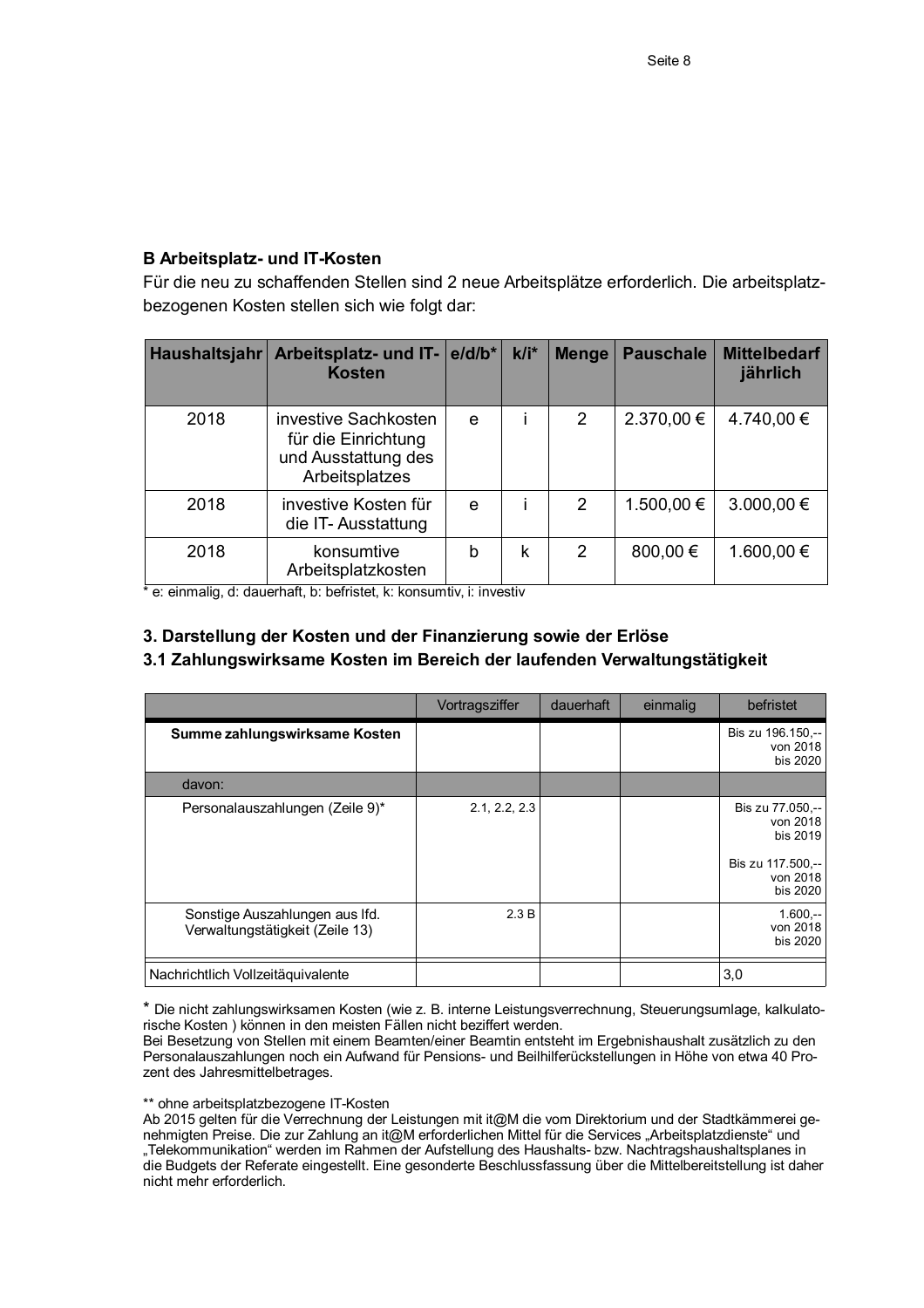### 3.2 Nutzen

# 3.2.1 Nutzen durch die Sachbearbeitung Projektbetreuung (vgl. Kapitel 2.1)

Die unter Kapitel 2.1 geschilderten Veränderungsprozesse sollen gewährleisten, dass die ZG, sowohl was die Arbeitsprozesse als auch was die IT-Unterstützung betrifft, so aufgestellt ist, dass sie den jeweils aktuellen Anforderungen gewachsen ist. Die ZG hat in den vergangenen 10 Jahren nur einmal das Ziel erreicht, bis zum 31.08, des jeweiligen Kindertageseinrichtungsjahres alle Fälle abschließend bearbeitet zu haben. Das war im Kindertageseinrichtungsjahr 2010/2011. In allen übrigen Jahren fielen Rückstände an.

In der Vergangenheit hatte die späte oder verspätete Bescheiderstellung eine Reihe massiver negativer Auswirkungen - sowohl für die Eltern der betreuten Kinder, als auch für die Mitarbeiterinnen und Mitarbeiter der ZG und zum Teil auch für die Kindertageseinrichtungen und andere Dienstellen, die mit der ZG zusammenarbeiten:

- · Die Eltern erfahren zum Teil erst sehr spät die konkret von ihnen zu zahlende Gebührenhöhe
- Die Eltern werden zum Teil mit sehr hohen Rückstandsforderungen konfrontiert
- Die MFF-Träger erhalten zum Teil erst sehr spät die Feststellungsbescheide zu den maßgeblichen Einkommen der Eltern und können daher zum Teil auch erst sehr spät die Elternentgelte in der endgültigen Höhe geltend machen
- von Jahr zu Jahr Verschleppung hoher Rückstände ins nächste Tageseinrichtungsjahr
- erhöhte Anzahl an Elternbeschwerden und Widersprüchen wegen später Bescheiderstellung mit u.U. hohen Forderungen: in diesem Zusammenhang auch erhöhtes Beschwerdeaufkommen in den städt. Kindertageseinrichtungen und bei SKA-KaStA
- · Beschwerden der MFF-Träger, weil Bescheide nicht in der erwarteten Zeit erlassen werden: in diesem Zusammenhang auch Beschwerden beim Zuschussbereich von KITA (RBS-KITA-GSt-Z)
- RBS-KITA-GSt-Z kann Jahresendabrechnung der Differenzförderung MFF unter  $\ddot{\phantom{a}}$ Umständen nicht termingerecht durchführen, weil die Abrechnungen der MFF-Träger erst verspätet erstellt werden können
- Personalfluktuation oder Dauererkrankungen wegen dauerhafter Überlastung in der ZG
- · IT-Verfahren können wegen mangelnder Ressourcen nicht planmäßig entwickelt oder verbessert werden.

Dies alles hat erhebliche Auswirkungen auf die Außenwirkung der Stadt München als Ganzes, sowie auf RBS-KITA im Besonderen.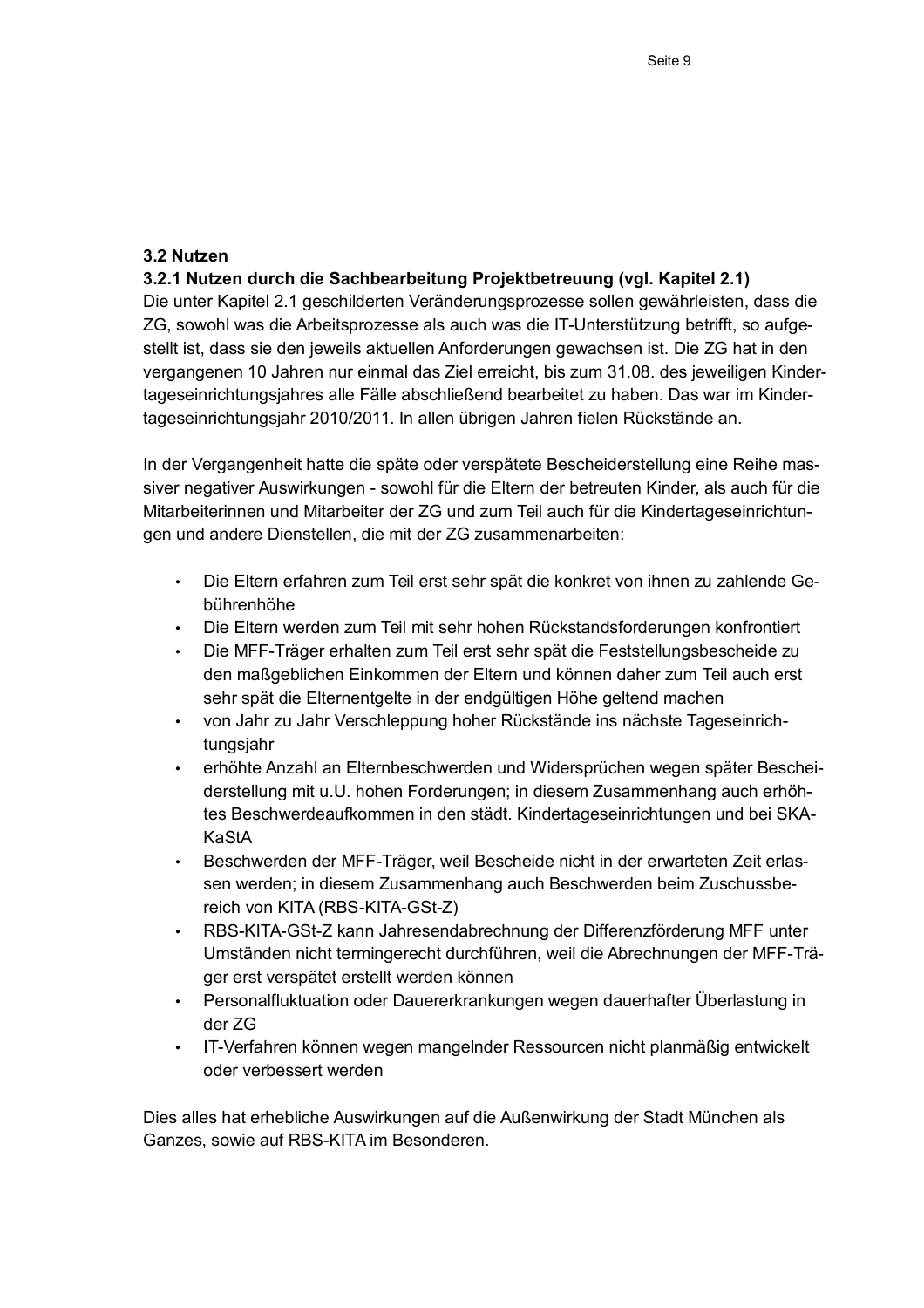Mit dem Organisationsentwicklungs- sowie dem IT-Projekt bei der ZG werden die Bearbeitungsprozesse und die IT-Unterstützung optimiert, womit sich die Prozessdurchlaufzeiten deutlich verringern lassen. Damit kann erreicht werden, dass spätestens bis Ende Dezember des jeweiligen Einrichtungsjahres möglichst alle Personensorgeberechtigten, deren Kinder neu eingetreten sind und alle betreffenden MFF-Träger zumindest einen vorläufigen Bescheid erhalten. Außerdem wird es damit möglich sein, dass auch alle Sorgeberechtigten, deren Kinder bereits im Vorjahr eine städtische Kindertageseinrichtung besucht haben, schnellstmöglich einen Bescheid über die im neuen Kindertageseinrichtungsjahr zu zahlenden Gebühren erhalten. Dadurch verringern sich deutlich problematische Situationen, denen sich die Eltern ausgesetzt sehen. Das wiederum führt zu einer höheren Zufriedenheit und zu weniger Beschwerden und Widersprüchen - sowohl in der ZG, als auch in den Kindertageseinrichtungen und bei SKA-KaStA.

Die personellen Ressourcen in der ZG können wieder bestimmungs- und bedarfsgerecht eingesetzt werden. So können z.B. die Sachbearbeiterinnen und Sachbearbeiter wieder die vorgesehenen Schulungen und Informationsveranstaltungen in den städtischen Kindertageseinrichtungen durchführen. Diese konnten seit Jahren nicht mehr stattfinden, sind aber von großem Nutzen und großer Wichtigkeit für die Mitarbeiterinnen und Mitarbeiter in den Kindertageseinrichtungen sowie für die Eltern. Sie tragen in großem Maße zu einem besseren Verständnis der Sachzusammenhänge und zu einer besseren Zusammenarbeit bei.

Die zu realisierende Personalbemessung bietet darüber hinaus ein stets aktuelles und anerkanntes Instrument zur bedarfsgerechten Ausstattung der ZG mit personellen Ressourcen.

Derzeit bieten die IT-Verfahren K@RL und "KOI" (MFF) nahezu keine automatischen statistischen Auswertungsmöglichkeiten. Für Beschlussvorlagen, Stadtratsanfragen, Jahresplanungen usw. muss daher in der Regel auf elektronische Datenbank-Auswertungen (woraus anschließend manuell Statistiken erstellt werden) und qualifizierte Schätzungen zurückgegriffen werden. Ein Ausbau von K@RL und eine Ablösung von "KOI" durch ein ausgereiftes IT-Fachverfahren beinhalten auch die Bereitstellung von differenzierten statistischen Auswertungen, die auf kurzem Wege abgerufen werden können. Das macht fundierte Planung und Controlling erst möglich.

Die Anbindung der Fachverfahren an den kita finder+ führt unter anderem zur Vermeidung von Mehrfacheingaben von Daten in verschiedene IT-Verfahren. Dadurch werden zum einen Übertragungsfehler vermieden. Zum anderen führt dies zu einer weiteren Prozessbeschleunigung.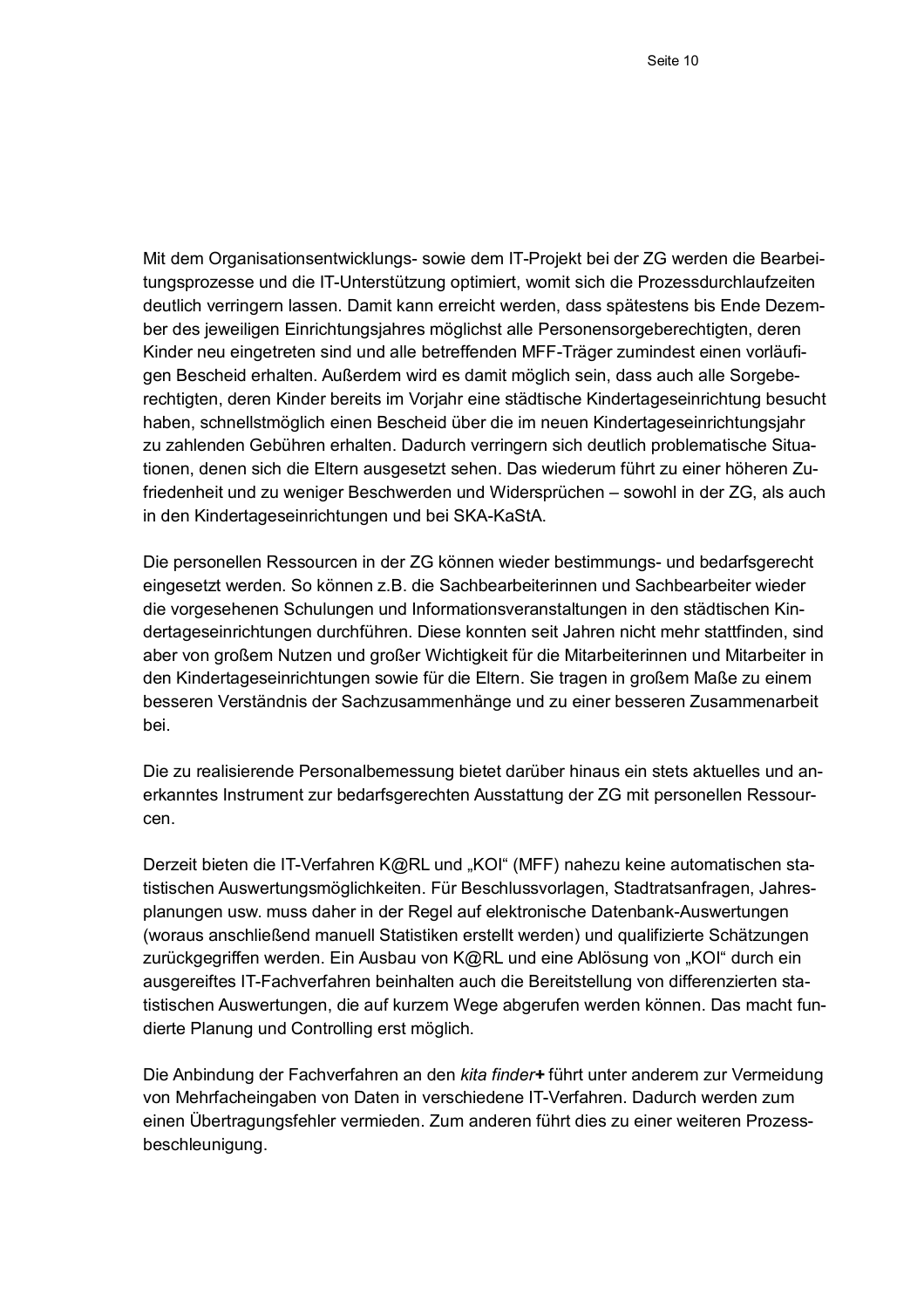Die von der Stelle zur Projektbetreuung zu betreuenden Projekte führen daher zu wesentlichen Verbesserungen für die Kundinnen und Kunden sowie für die Mitarbeiterinnen und Mitarbeiter – nicht nur der ZG, sondern auch in den Kindertageseinrichtungen und bei SKA-KaStA.

### 3.2.2 Nutzen durch die zweite Teamleitung (vgl. Kapitel 2.2)

Wie bereits unter Kapitel 2.2 dargestellt, ist die ZG in den vergangenen zwei Jahren personell erheblich gewachsen. Die befristete Einrichtung der Stelle gewährleistet die korrekte Aufgabenerfüllung der ZG bis zum Abschluss des Organisationsprojekts zur Optimierung der Aufbauorganisation, für deren Umsetzung eine neue Beschlussvorlage geplant ist.

#### 3.2.3 Nutzen durch die Stelle Grundsatzsachbearbeitung (vgl. Kapitel 2.3)

Wie unter Kapitel 2.3 dargestellt, werden die zusätzlichen Aufgaben, die sich durch die IT-Verfahren K@RL und "KOI" für die ZG ergeben haben, bislang breit gestreut durch mehrere Mitarbeiterinnen und Mitarbeiter zusätzlich zu ihren eigentlichen Aufgaben wahrgenommen, was zu Verzögerungen bei deren eigener Aufgabenerfüllung und zum Rückstau von Erledigungen führt. Dies hat z.B. Störungen der Prozessabläufe zwischen der ZG und SKA-KaStA zur Folge. Verzögerte Fehlerbehebungen, die langwierige Umsetzung von Anderungen (z.B. in Bescheiden) sowie die langfristige fachliche Vorqualifizierung der Anforderungen an die Fachverfahren gefährden die Rechtssicherheit im Verwaltungshandeln und stehen damit auch der angestrebten Bürgerfreundlichkeit im Wege.

Werden für die Erfüllung dieser Aufgaben Ressourcen zur Verfügung gestellt und kann die Bearbeitung somit gebündelt und konzentriert erfolgen, so unterstützt dies auch in hohem Maße den Erfolg der unter Kapitel 2.1 genannten Projekte. Zum Nutzen, der sich daraus ergibt, wird auf die Ausführungen unter Kapitel 3.2.1 verwiesen.

|                                                                                              | Vortragsziffer | dauerhaft | einmalig             | befristet |
|----------------------------------------------------------------------------------------------|----------------|-----------|----------------------|-----------|
| Summe zahlungswirksame Kosten (entspr.<br>Zeile S5 des Finanzrechnungsrechnungs-<br>schemas) |                |           | $7.740 -$<br>in 2018 |           |
| davon:                                                                                       |                |           |                      |           |
| Auszahlungen für den Erwerb von<br>beweglichen Vermögen (Zeile 22)                           | 2.3B           |           | $7.740 -$<br>in 2018 |           |

### 3.3 Zahlungswirksame Kosten im Bereich der Investitionstätigkeit

#### 3.4 Finanzierung

Die Finanzierung kann weder durch Einsparungen noch aus dem eigenen Referatsbudget erfolgen.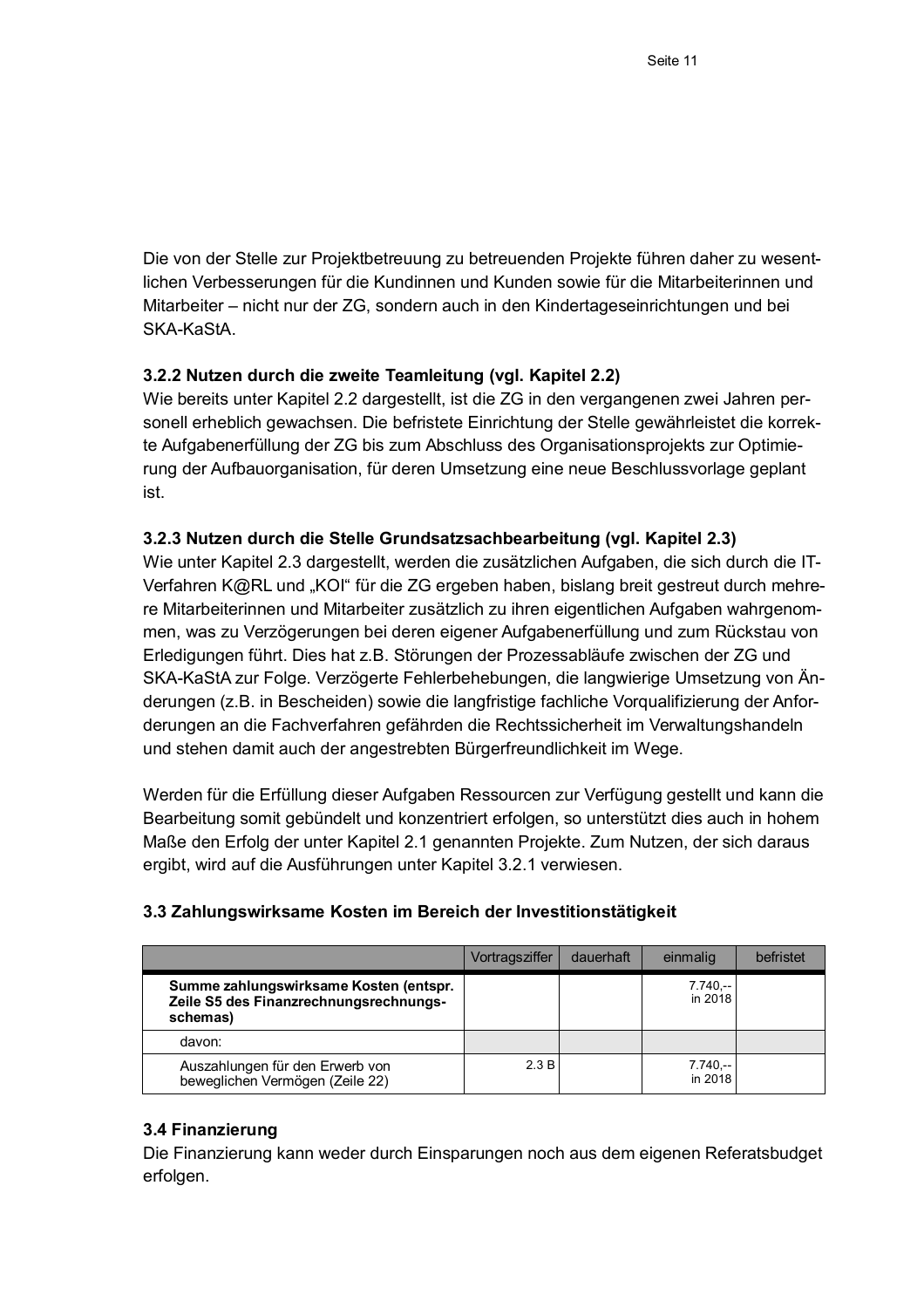Eine endgültige Entscheidung über die Finanzierung soll in der Vollversammlung des Stadtrats zum Haushalt 2018 im Rahmen der Gesamtaufstellung aller bisher gefassten Empfehlungs- und Finanzierungsbeschlüsse erfolgen.

Die zusätzlich benötigten Auszahlungsmittel sollen nach positiver Beschlussfassung in den Haushaltsplan 2018 aufgenommen werden.

# 4. Kontierungstabellen

# 4.1 Personalkosten

Die Kontierung der unter Gliederungsziffer 2.1, 2.2 und 2.3 dargestellten Personalkosten erfolgt:

| Kosten für                       | Vortrags-<br>ziffer | Antrags- <br>ziffer | <b>Fipo</b>                                                              | Kostenstelle   Kostenart |                  |
|----------------------------------|---------------------|---------------------|--------------------------------------------------------------------------|--------------------------|------------------|
| $3,00$ VZÄ bei<br>RBS-KITA-ST-ZG | 2.1, 2.2<br>2.3     |                     | $2., 3.\begin{vmatrix} 4647.410.0000.2 \\ 4647.414.0000.4 \end{vmatrix}$ | 19570036                 | 601101<br>602000 |

# 4.2 Sachkosten und Erlöse

Die Kontierung der unter Gliederungsziffer 2.3 B dargestellten Arbeitsplatz-, IT-Kosten und weiteren Sachkosten erfolgt:

| Kosten für                                              | Vortrags-<br>ziffer | Antrags-Fipo<br>ziffer |                 | Kostenstelle/ Kostenart<br>Innenauftrag |        |
|---------------------------------------------------------|---------------------|------------------------|-----------------|-----------------------------------------|--------|
| Einmalig investive<br>Kosten zur AP-<br>Erstausstattung | 2.3 B               | 4.                     | 4647.935.9330.0 |                                         | --     |
| Einmalig investive<br>Kosten zur IT-<br>Erstausstattung | 2.3 B               | 4.                     | 4647.935.9364.9 |                                         |        |
| <b>Befristete</b><br>Arbeitsplatzkosten                 | 2.3B                | 4.                     | 4647.650.0000.3 | 19570036                                | 670100 |

# 4.3 Produktzuordnung

Die Produktkostenbudgets der Produkte 1.1 Betrieb und Steuerung städtischer Einrichtungen, 1.2 Koordination und Aufsicht der Einrichtungen in nicht-städtischer Trägerschaft, 2.2 Betrieb und Steuerung städtischer Horte und 2.3 Koordination und Aufsicht der Horte in nicht-städtischer Trägerschaft (ab 2018 Produkt 39365200 Betrieb und Steuerung städtischer Tageseinrichtungen für Kinder und Produkt 39365300 Koordination und Aufsicht der Tageseinrichtungen für Kinder in nicht-städtischer Trägerschaft) erhöhen sich um 196.150 €, davon sind 196.150 € zahlungswirksam.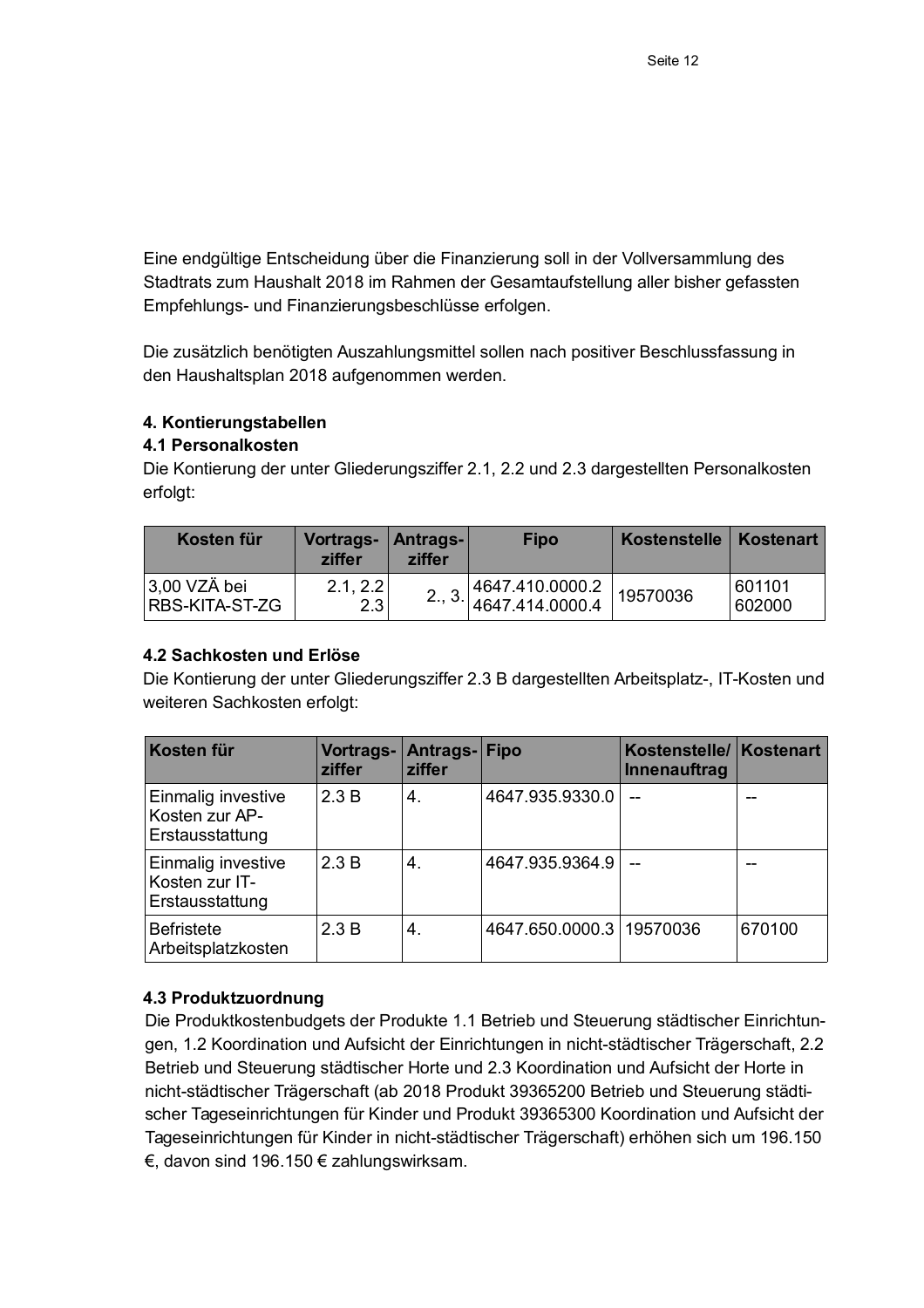# 5. Abstimmung

Das Personal- und Organisationsreferat hat einen Abdruck der Beschlussvorlage erhalten und mit Schreiben vom 29.05.2017 Folgendes mitgeteilt:

"Die im Betreff genannte Beschlussvorlage wurde dem Personal- und Organisationsreferat mit E-Mail vom 18.05.2017 zur Stellungnahme bis 31.05.2017 zugeleitet.

In der o. g. Beschlussvorlage wird die Befristungsverlängerung von 1,0 VZÄ (B417777) sowie eine befristete Kapazitätsausweitung i. H. v. 2,0 VZÄ für eine/n Teamleiter/in sowie eine/n SB Grundsatzangelegenheiten (Stellenschaffungen befristet auf drei Jahre ab Besetzung) geltend gemacht.

Mit den Beschlussvorlagen des Stadtrates vom 09.04.2014 (Sitzungsvorlage Nr. 08 - 14 / V 14275) und 29.07.2015 (Sitzungsvorlage Nr. 14 - 20 / V 03237) wurde die o. g. Position (B417777) befristet bis 31.12.2017 geschaffen.

Die Zentrale Gebührenstelle hat den Auftrag ab dem Kindergartenjahr 2017/2018 sicherzustellen, dass die Sorgeberechtigten neu eingetretener Kinder zeitnah nach Antragsstellung bzw. Beginn des Tageseinrichtungsjahres einen vorläufigen oder endgültigen Bescheid erhalten.

Im Zuge der IT-Optimierung sollen vorläufige Bescheide, endgültige Bescheide und Folgebescheide teilweise automatisiert erstellt werden.

# 1. Aufgabe

Die o. g. bereits vorhandene Position (B417777/ BesGr. A12, EGr. 11 für eine/n SB Projektbetreuung, derzeit befristet bis 31.12.2017) ist für die Anpassung der Aufbauorganisation der Zentralen Gebührenstelle an die neuen Anforderungen durch die Aufgabe der Einkommensberechnung im Rahmen der MFF sowie der Sicherstellung der IT-Unterstützung der Einkommensberechnung zuständig.

Für diese Aufgabe werden im o. g. Arbeitsbereich derzeit keine weiteren Kapazitäten eingesetzt.

# 2. Beurteilung des geltend gemachten Bedarfs

Zu den in der Beschlussvorlage dargestellten Kapazitätsbedarfen wird wie folgt Stellung genommen:

# Befristungsverlängerung

Aufgrund der beschriebenen Zeitschiene (vgl. S 2 f.) ist der geltend gemachte Stellenbedarf i. H. v. 1.0 VZÄ (B417777) aus Sicht des Personal- und Organisationsreferates dem Grunde nach anzuerkennen. Die Befristung bis 31.12.2019 wird befürwortet.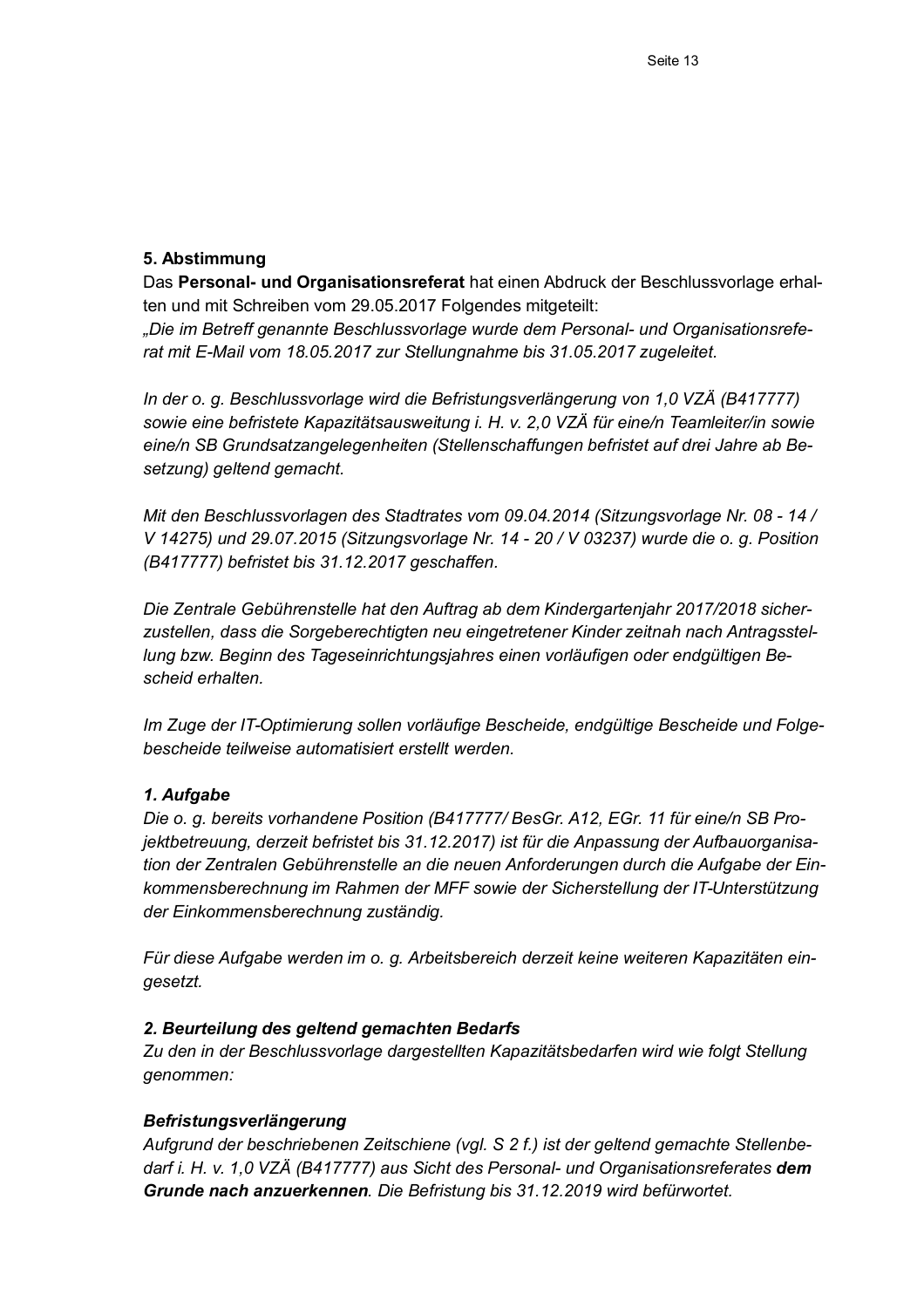#### **Stellenschaffungen**

#### 2.1 1.0 VZÄ Teamleiter/in (befristet auf drei Jahre ab Besetzung)

In der Zentralen Gebührenstelle sind nach Darstellung des Referates für Bildung und Sport mittlerweile über 60,0 VZÄ vorgetragen. Die Sachgebietsleitung hat hierbei eine direkte Leitungsspanne i. H. v. 13,5 VZÄ (überwiegend in der 3. QE).

Aufgrund der beschriebenen Leitungsspanne wird der geltend gemachte Stellenbedarf dem Grunde nach anerkannt, um die Sachgebietsleitung der Zentralen Gebührenstelle zu entlasten. Die Befristung auf drei Jahre ab Besetzung wird befürwortet, um im Rahmen des geplanten Organisationsprojektes die Überprüfung und Anpassung der Aufbauorganisation mit dem Personal- und Organisationsreferat (P 3.3) abzustimmen.

2.2 1.0 VZÄ SB Grundsatzangelegenheiten (befristet auf drei Jahre ab Besetzung) Nach Darstellung des Referates für Bildung und Sport soll der geltend gemachte Kapazitätsbedarf i. H. v. 1.0 VZÄ befristet auf drei Jahre ab Besetzung als fachliche Anlaufstelle für die IT-Fachverfahren fungieren (vgl. S. 7 der Beschlussvorlage).

Der geltend gemachte Stellenbedarf wurde vom Referat für Bildung und Sport geschätzt. Die Schätzwerte beruhen auf Erfahrungswerten bei der Arbeitserledigung.

Durch die Einrichtung der o. g. Position wird nach Darstellung des Referates für Bildung und Sport die bestehende Lücke, die durch die Einführung des IT-Fachverfahrens K@RL und die Einführung der IT-Zwischenlösung "KOI" für die Münchner Förderformel entstanden ist, geschlossen, wodurch das Bestandspersonal der Zentralen Gebührenstelle entlastet wird.

Seitens des Personal- und Organisationsreferates wird der geltend gemachte Stellenbedarf auch im Hinblick auf die geplante Stellenbemessung dem Grunde nach anerkannt. Der Stellenbedarf (z. B. Entfristung) ist aber noch exakt zu bemessen.

Das Personal- und Organisationsreferat stimmt der Beschlussvorlage zu. Die Beschäftigung von Mitarbeiterinnen und Mitarbeiter auf diesen Stellen kann unbefristet erfolgen.

In Abstimmung mit dem Referat für Bildung und Sport, GL 4.2 soll zudem im Rahmen der Überprüfung und Anpassung der Aufbauorganisation ein Personalbemessungsinstrument entwickelt und mit dem Personal- und Organisationsreferat (P 3.3) abgestimmt werden.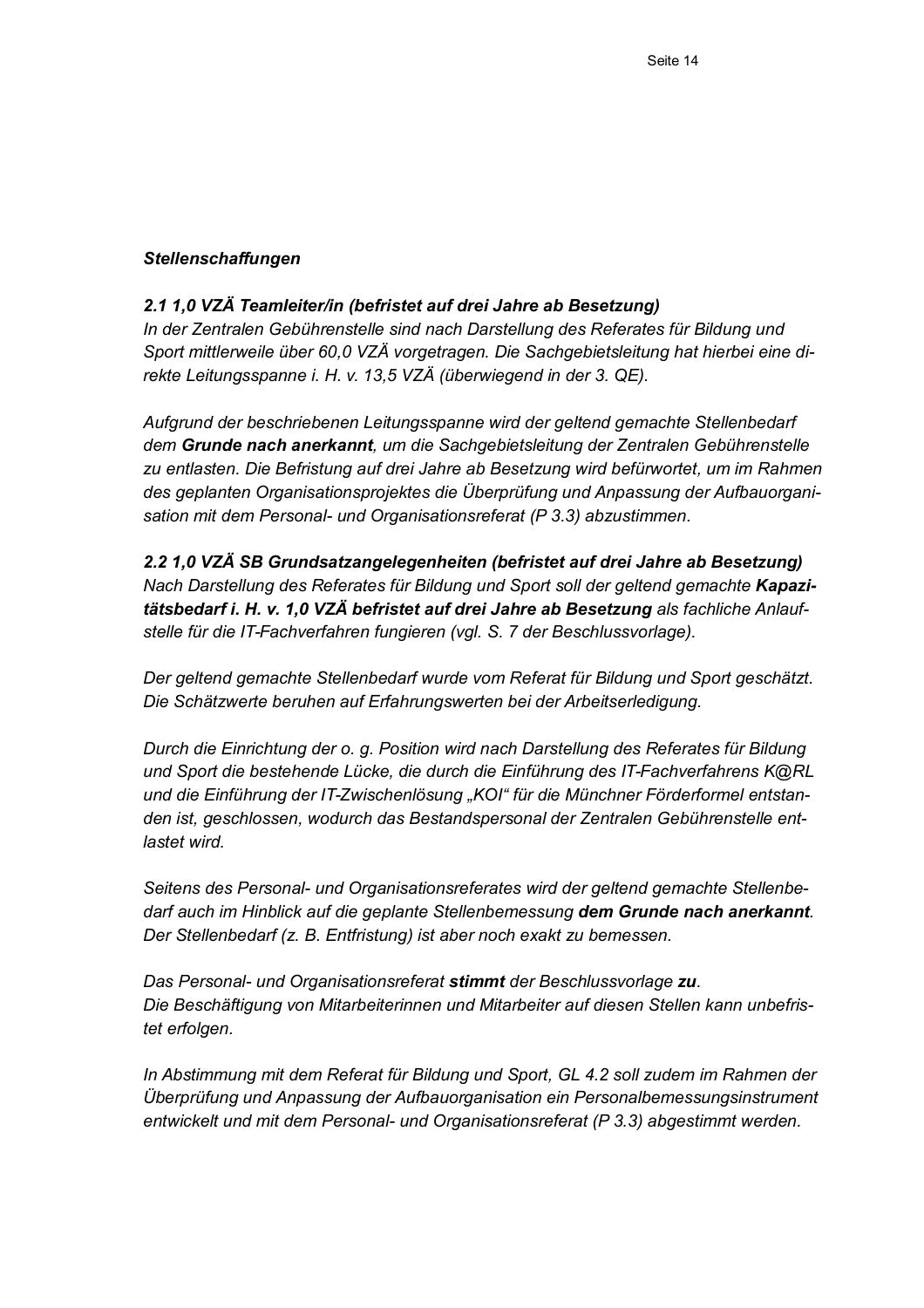Es wird darauf aufmerksam gemacht, dass zu den in der Beschlussvorlage getroffenen Aussagen zur Stellenbewertung derzeit keine abschließende Aussage getroffen werden kann."

Die Stadtkämmerei hat einen Abdruck der Beschlussvorlage erhalten und mit Schreiben vom 07.06.2017 Folgendes mitgeteilt:

"Unter Bezugnahme auf die Stellungnahme des Personal- und Organisationsreferates vom 29.05.2017 erhebt die Stadtkämmerei grundsätzlich keine Einwände gegen die oben genannte Beschlussvorlage.

Vor dem Hintergrund der aktuellen Diskussion über eine mögliche künftige Gebührenbefreiung ist der befristete Stellenbedarf nach entsprechender Entscheidung zu überprüfen.

Wir bitten diese Stellungnahme in die Beschlussvorlage mit einzuarbeiten."

Das Direktorium - it@M hat einen Abdruck der Beschlussvorlage erhalten und mit Schreiben vom 24.05.2017 mitgeteilt, dass bezüglich der Beschlussvorlage keine Einwände bestehen.

Der Korreferentin, Frau Stadträtin Neff, und der Verwaltungsbeirätin, Frau Stadträtin Schönfeld-Knor, wurde jeweils ein Abdruck der Beschlussvorlage zugeleitet.

Anhörungsrechte eines Bezirksausschusses bestehen nicht.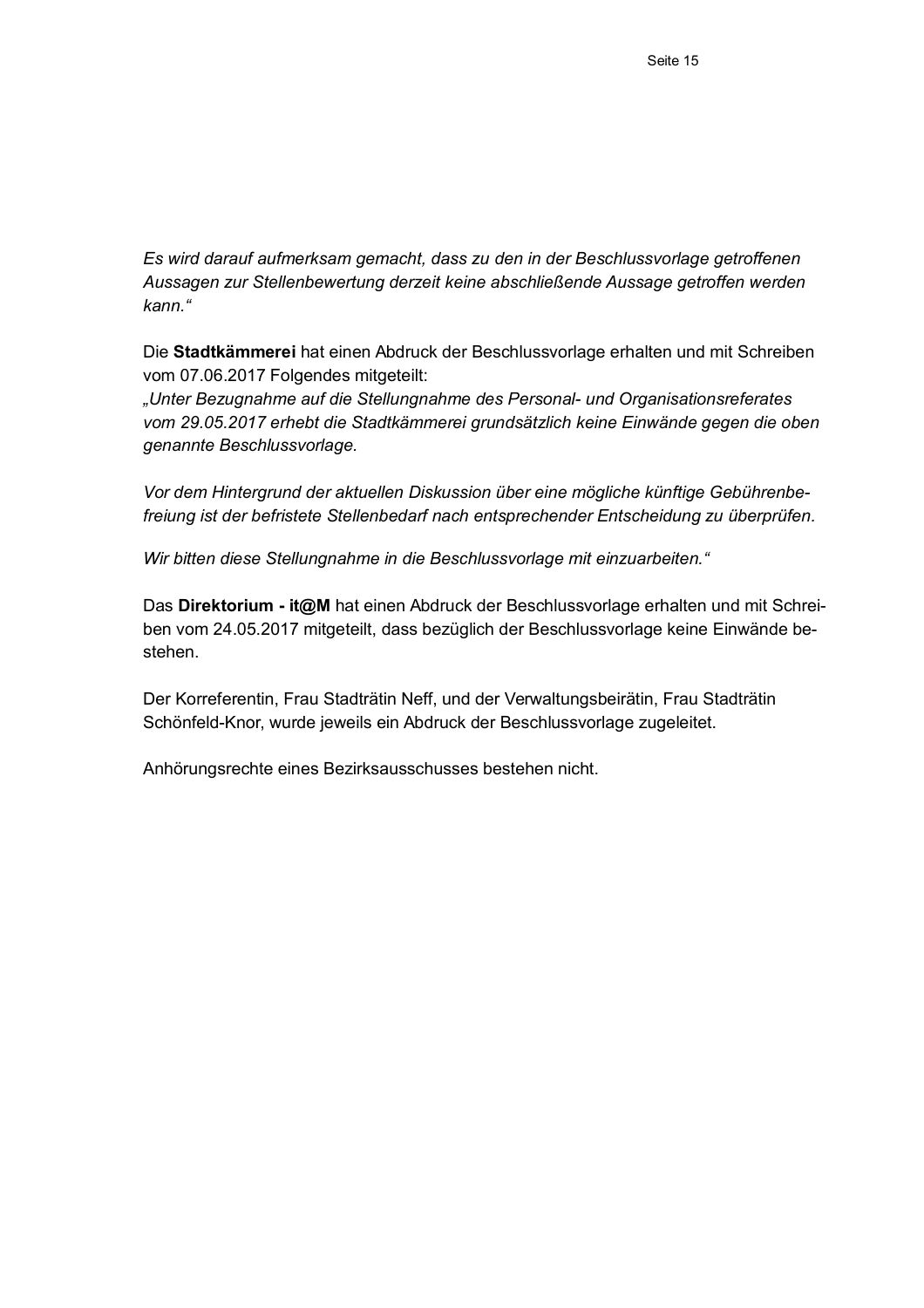### II.a Antrag der Referentin im Kinder- und Jugendhilfeausschuss

Der Kinder- und Jugendhilfeausschuss empfiehlt, dem Antrag der Referentin im Bildungsausschuss zuzustimmen.

### II.b Antrag der Referentin im Bildungsausschuss

- 1. Die obigen Ausführungen der Referentin werden zur Kenntnis genommen.
- 2. Vorbehaltlich der endgültigen Beschlussfassung der Vollversammlung im November 2017 empfiehlt der Fachausschuss, das Referat für Bildung und Sport zu beauftragen, die Befristung der Stelle 1,0 VZÄ SB Projektbetreuung um zwei Jahre (bis 31.12.2019) zu verlängern.

Vorbehaltlich der endgültigen Beschlussfassung der Vollversammlung im November 2017 empfiehlt der Fachausschuss, das Referat für Bildung und Sport zu beauftragen, die befristet erforderlichen Haushaltsmittel in Höhe von bis zu 77.050,- € entsprechend der tatsächlichen Besetzung der Stelle beim Personal- und Organisationsreferat anzumelden.

Im Ergebnishaushalt entsteht bei der Besetzung mit Beamten/-innen zusätzlich zu den Personalauszahlungen noch ein Aufwand für Pensions- und Beihilferückstellungen in Höhe von etwa 30.820  $\in$  (40% des JMB).

3. Vorbehaltlich der endgültigen Beschlussfassung der Vollversammlung im November 2017 empfiehlt der Fachausschuss, das Referat für Bildung und Sport zu beauftragen, die Einrichtung von 2 VZÄ-Stellen bei KITA-ST-Zentrale Gebührenstelle zum 01.01.2018 befristet auf drei Jahre ab Stellenbesetzung einzurichten und deren Besetzung durch das Personal- und Organisationsreferat zu veranlassen. Vorbehaltlich der endgültigen Beschlussfassung der Vollversammlung im November 2017 empfiehlt der Fachausschuss, das Referat für Bildung und Sport zu beauftragen, die befristet erforderlichen Haushaltsmittel in Höhe von bis zu 117.500,-- € jährlich entsprechend der tatsächlichen Besetzung der Stellen beim Personal- und Organisationsreferat anzumelden.

Im Ergebnishaushalt entsteht bei der Besetzung mit Beamten/-innen zusätzlich zu den Personalauszahlungen noch ein Aufwand für Pensions- und Beihilferückstellungen in Höhe von etwa 47.000  $\in$  (40% des JMB).

4. Vorbehaltlich der endgültigen Beschlussfassung der Vollversammlung im November 2017 empfiehlt der Fachausschuss, das Referat für Bildung und Sport zu beauftragen, die einmalig investiven Sachkosten zur Arbeitsplatzerstausstattung in Höhe von 4.740 € und die einmalig investiven IT-Erstbeschaffungskosten in Höhe von 3.000 € sowie die konsumtiven Sachkosten für die Arbeitsplätze in Höhe von 1.600 € im Rahmen der Haushaltsplanaufstellung 2018 bei der Stadtkämmerei anzumelden.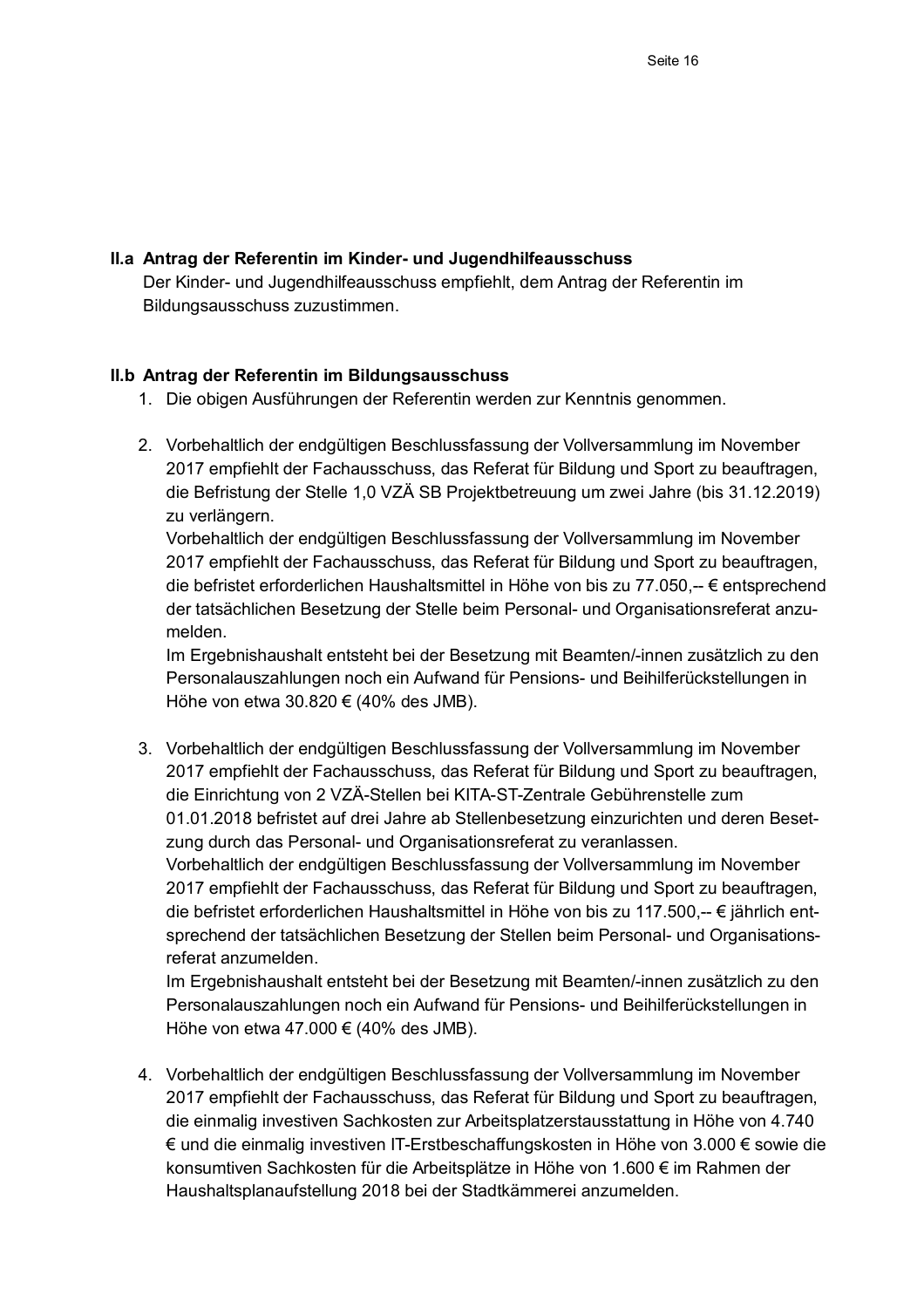- 5. Die Produktkostenbudgets der Produkte 1.1 Betrieb und Steuerung städtischer Einrichtungen, 1.2 Koordination und Aufsicht der Einrichtungen in nicht-städtischer Trägerschaft, 2.2 Betrieb und Steuerung städtischer Horte und 2.3 Koordination und Aufsicht der Horte in nicht-städtischer Trägerschaft (ab 2018 Produkt 39365200 Betrieb und Steuerung städtischer Tageseinrichtungen für Kinder und Produkt 39365300 Koordination und Aufsicht der Tageseinrichtungen für Kinder in nicht-städtischer Trägerschaft) erhöhen sich um 196.150 €, davon sind 196.150 € zahlungswirksam (Produktauszahlungsbudget).
- 6. Der Beschluss unterliegt nicht der Beschlussvollzugskontrolle.

#### III.a Beschluss im Kinder- und Jugendhilfeausschuss

nach Antrag

III.b Beschluss im Bildungsausschuss

nach Antrag

Die endgültige Beschlussfassung obliegt der Vollversammlung des Stadtrates.

Der Stadtrat der Landeshauptstadt München

Die Vorsitzende

Die Referentin

**Christine Strobl** 3. Bürgermeisterin **Beatrix Zurek** Stadtschulrätin